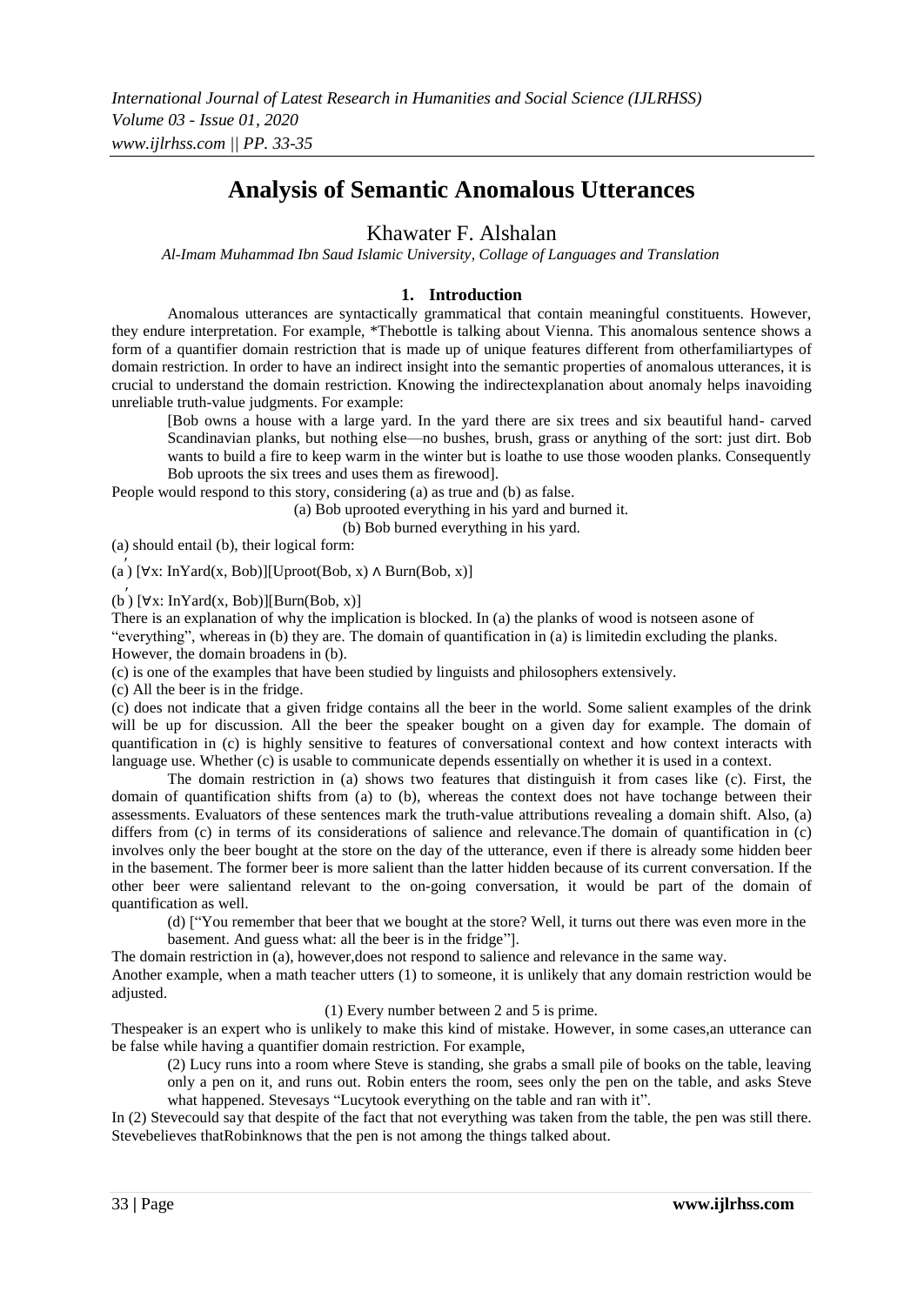### *International Journal of Latest Research in Humanities and Social Science (IJLRHSS)*

### *Volume 03 - Issue 01, 2020*

*www.ijlrhss.com || PP. 33-35*

 $(3)$  Robin couldarrive the room, look at hispen and say "I can't believe I left my precious pen on the table where Lucy could grab it. I see that Lucytook everything on the table,thank God she didn't grab my pen".

Though, it is not hard to understand what Robin means. He is contradicting himself. The fact that his utterance has reduced the pen related to the taking, and the falsity of his statement is felt. Therefore, the falsity of certain swapsexamples, even their obvious falsity in the face of mutually aware speakers, does not create a domain restriction. False cases may indirectly limit quantifier domains through normal modes of contextual quantifier domain restriction. However, in this case, the domain restriction will eventually be sensitive to considerations of salience and relevance.

Sometimes certain predicates are 'odd' or 'awkward' to use. This oddness in anomalous sentences does not indicate that they are false. However, it effects the domain restriction. Oddness can occur in three possible ways. First, Predicating something in a sentence is odd if people do not make these predications. Second, it is odd if it explains a highly wondrous situation. Third, predicating something in a sentence is odd if it is unclear or difficult to understand. Non-semantic conditions of the oddness, when they do not appeal to judgments of anomaly,are leaning toover-generate. When there are quantifier domain restrictions, it would be a mystery of why restrictions occurred. These two problems are somehow interrelated with the general strategy. Occasionally, speakers would like to communicate using things that are fantastical unusual, confusing or obviously false. A restriction that excluded this would lead to pointlesslimitations or abigger risk of misinterpretation.

When statements receive truth-valuelessness from some of their truth-valueless replacementexamples, while anomalous utterances are truth-valueless, then the policy of the domains restriction preserves the truthevaluability of many statements.This would lead to an increasing in a predictabledramatic power, with no obvious charges. For example:

(4) Everything has a moral if only you look for it.

What would the speaker be possibly talking about? Perhaps books, the lives of great men or incidental events. However, there are things the speaker is not speaking of, like bowling alleys.The things that have a moral are considered to be anomalous. If the examples are truth-valueless and would reduce a general interpretation of (4), then there is an explanation of why to restrict the domain of quantification in (4) over non-anomalous replacementexamples. This allows (4) being a truth-evaluable and a true statement. A highly debated claim:

(5) When an utteranceshows the resistance to interpretation, it is not truth-valued.

(5) is to whether anomalous status prevents an utterance from stating a proposition in its context. (5) Affordsan explanation of the special kind of domain restriction that an anomaly creates. Adopting (5) has three additional advantages. First, it gives an instinctive explanation of the occurrence of the domain restriction, which shows it to be a communicatively helpful linguistic mechanism. Second, the explanation confirmsthe fact about the domain restriction: it is a kind of a reply to a semantic feature that anomaly allows.Finally, it clarifies the features of the domain restriction that help us todifferentiate between it and other types of quantifier domain restriction, such as the considerations of salience and relevance. No matter how salient a given object is,this will not change the fact that the relevant anomalous example fails to express a truth-evaluable proposition. A speaker who concentrates on an object, which figures as an anomalous replacement example of a following quantified statement, cannot be making an obvious mistake about what the facts are, such as the mathematician's utterance. There is no an absolute mistake about how the world is for the speaker to make. Thus, there is no immediate cause to reinterpret their statement.

Few theorists believe that the domain restriction in (6) is the result of added, unarticulated syntactic material.

(6)All the beer is in the fridge.

There is no principled way to pick out one of many extensionally equivalent expressions in order to limit the quantifier domain in a suitable way. One particular context "all the beer which we just bought" will do as well as "all the beer which we just bought today", and "all the beer which we carried in together". More to this problem of selecting one from several possible candidates, it is evenhard to find one. Going back to this sentence: "Everything has a moral if only you look for it". It is limited to a highly diverse range of things. When one could find the right syntactic material to make the restriction, it would have to be incredibly long and absent to the speakers supposedly generating the relevant syntactic structure.

When asking ifthisphenomenon is semantic or pragmatic in nature. There are three facts that provethat it is a semantic treatment. First, the domain restriction is salience- unaffected and quite systematic. Second, the domain restriction is caused by the occurrence of a semantic feature, anomalous status, not of the context of use. It is quite easy to assume that a speaker shifts to the occurrence of a semantic feature are themselves semantic. All of these reasons are handling anomaly semantically. A third reason is considering the pragmatic phenomenon of domain restriction from salience or relevance as semantic in nature.